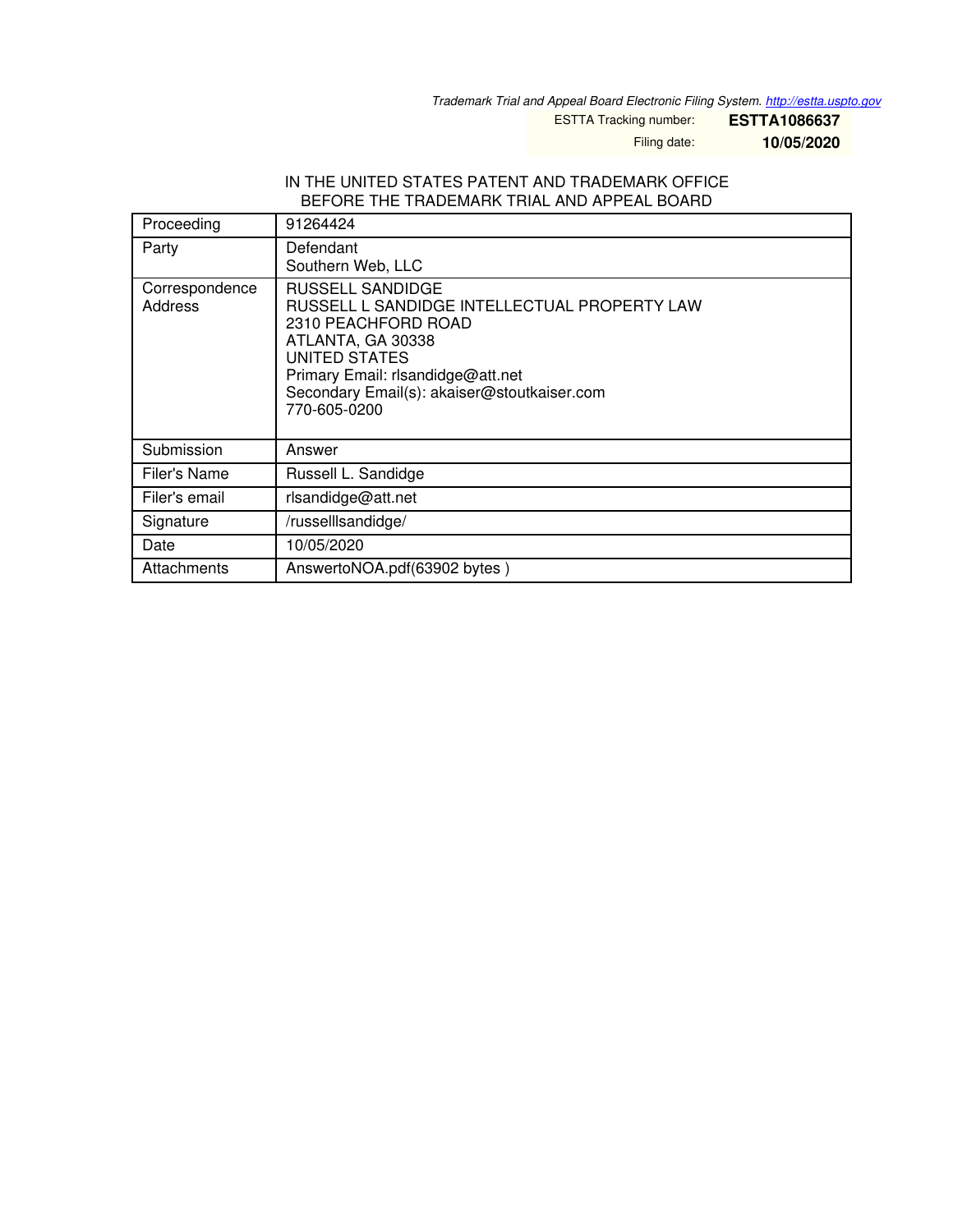# **IN THE UNITED STATES PATENT AND TRADEMARK OFFICE BEFORE THE TRADEMARK TRIAL AND APPEAL BOARD**

)

)

)

Sitecore Corporation A/S ) Opposer )

 $\overline{\phantom{a}}$  , and the set of the set of the set of the set of the set of the set of the set of the set of the set of the set of the set of the set of the set of the set of the set of the set of the set of the set of the s

 $\qquad \qquad )$ 

Southern Web, LLC (1998) Applicant (1)

V. ) Opposition NO. 91264424

Filed via ETTSA

#### **ANSWER TO NOTICE OF OPPOSITION**

Applicant Southern Web, LLC ("Applicant") hereby answers the notice of opposition of Opposer Sitecore Corpoiration A/S("Opposer") as follows. All allegations not specifically admitted herein are denied.

1. Applicant admits that Exhibit A of the Notice of Opposition contains true and correct copies of the Trademark Registrations referenced in paragraph 1. Application is without sufficient notice to admit or deny the remaining allegations of Paragraph 1, and therefore denies them.

2. Applicant is without sufficient knowledge or information to admit or deny whether the alleged "SITECORE marks" are subsisting and have not been abandoned, and therefore denies the allegation.

3. Applicant is without sufficient knowledge or information to admit or deny the allegations of Paragraph 3 of the Notice of Opposition, and therefore denies the allegations.

4. Applicant is without sufficient knowledge or information to admit or deny the allegations in Paragraph 4, and therefore, denies the allegations.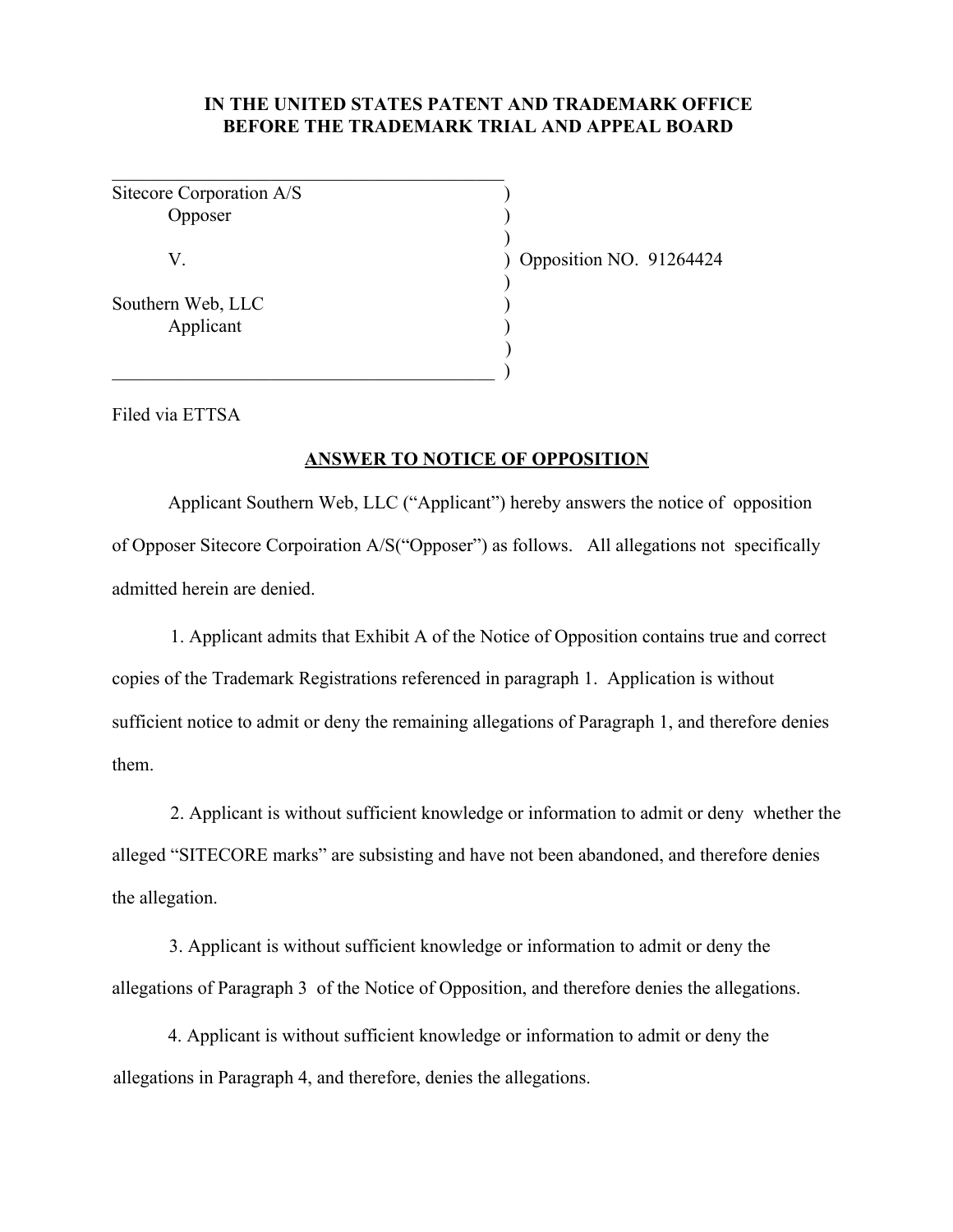5. Applicant is without sufficient knowledge or information to admit or deny the allegations in Paragraph 5, and therefore, denies the allegations.

6. Applicant is without sufficient knowledge or information to admit or deny the allegations in Paragraph 6, and therefore, denies the allegations.

7. Applicant admits the allegations in Paragraph 7.

8. Applicant is without sufficient knowledge or information to admit or deny the allegations in Paragraph 8, and therefore, denies the allegations. Applicant states that the Trademark Registrations cited in Paragraph 8 speak for themselves.

9. Applicant denies the allegations of Paragraph 9, and states that Applicant and Opposer provide different services to different types of customers. Opposer has oversimplified the variant services offered by the two parties in an attempt to claim a confusing similarity.

10. Applicant denies the allegations of paragraph 10. Applicant specifically denies Opposer has properly set forth a claim of dilution.

11. Applicant admits that registration of its mark will provide it certain statutory rights in the use of that mark in connection with the services set forth in the Application. Applicant denies any and all other allegations of Paragraph 11, and specifically denies that registration of Applicant's mark would be a source of damage and injury to Opposer..

## **AFFIRMATIVE DEFENSES**

12. No likelihood of confusion exists between Applicant's use of its SITECORE mark and Opposer's use of its alleged marks.